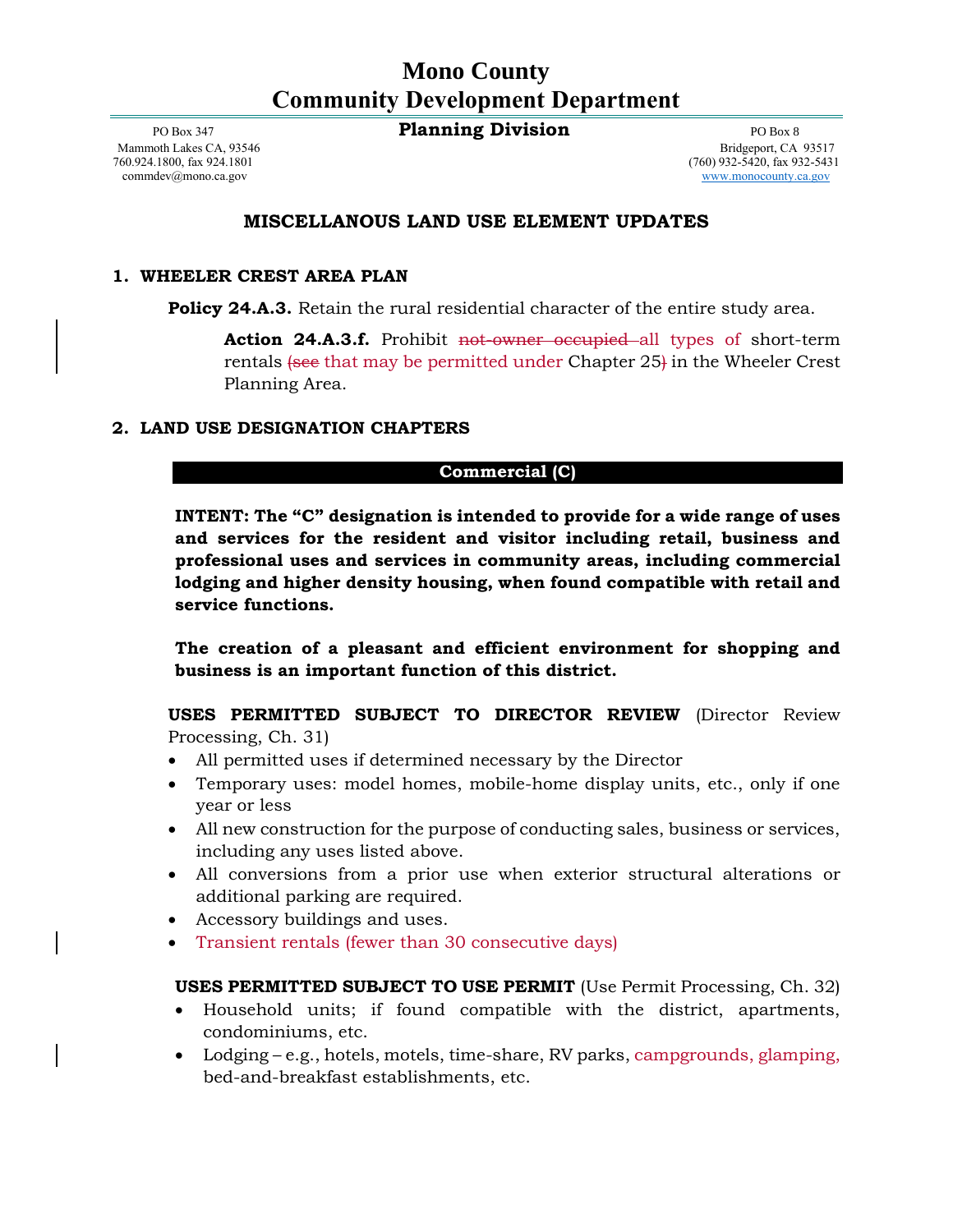## **Commercial Lodging, Moderate (CL-M) and High (CL-H)**

**INTENT: The "CL-M" designation is intended to provide commercial lodging units for short-term occupation in or near residential uses.**

**The "CL-H" designation is intended to provide short-term commercial lodging units in close proximity to commercial/recreational centers.**

**USES PERMITTED SUBJECT TO USE PERMIT** (Use Permit Processing, Ch. 32)

- Mobile-home parks (see Dev. Standards –Mobile-home and RV Parks, Ch. 17)
- Recreational-vehicle parks (see Ch. 17), campgrounds and glamping
- Projects containing four or more units such as condominiums, cooperatives, townhomes, cluster developments, and/or apartments
- Hotels, motels, lodges, bed-and-breakfast establishments, cabins, and other uses found to be similar by the Commission. Ancillary uses such as limited dining, lounges and convenience retail, provided the ancillary use does not occupy more than 25% of the project's habitable space
- Transient rentals (fewer than 30 consecutive days) in multi-family units under single ownership of four or more dwelling units
- Conversion of five or more apartment units into transient rentals
- Conversion of existing habitable space into ancillary uses
- Parking lots and parking structures other than required off-street parking
- Construction of an accessory building prior to construction of the main building

#### **Industrial Park (IP)**

**INTENT: The "IP" designation is intended to provide for a combination of light- and moderate-intensity industrial uses that do not create environmental nuisances or hazards to a degree that might be obnoxious or offensive to persons conducting business in this or adjacent areas.**

#### **PERMITTED USES**

- Any proposed change of use when conducted within an existing, conforming, legally developed structure, for those uses subject to a Director Review or Use Permit
- Adult-oriented businesses conducted in compliance with the locational requirements of Chapter 19 of the Land Development Regulations (set forth in Section VI of this Land Use Element) and with the permit and other operational requirements of Chapter 5.45 of the Mono County Code
- Caretaker unit one per district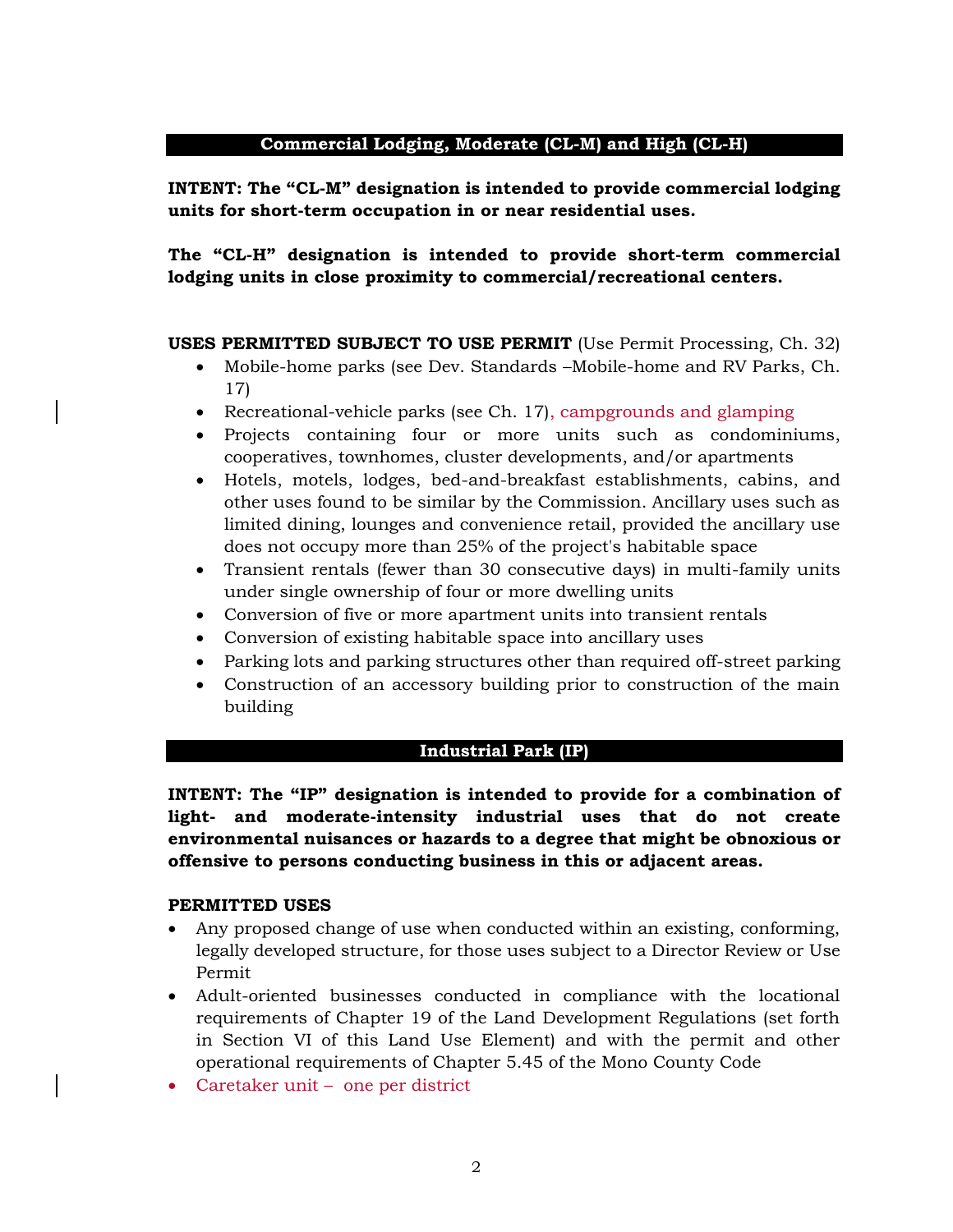#### **Mixed Use (MU)**

**INTENT: The "MU" designation is intended to provide for a wide range of compatible resident- and visitor-oriented residential and commercial uses, including business, professional, and retail uses; to provide for efficient use of land and increased opportunities for affordable housing; to provide a transition between intensive commercial uses and residential uses; and to be applied to areas with existing mixed-use development.**

**MU transitional areas can limit the size of business establishments and restrict uses incompatible with residential district. Not all areas need contain residential uses. Commercial uses shall conform to strict standards that prohibit obnoxious odors, obtrusive light and glare, and excessive noise.**

**USES PERMITTED SUBJECT TO DIRECTOR REVIEW** (Director Review Processing, Ch. 31)

- Residential uses e.g., condominiums, townhomes, commercial lodging, cluster developments, and apartments
- Retail trade e.g., food, drug, hardware, apparel, arts and crafts, sporting goods, bookstores, bakery, florist
- Social care facilities e.g., medical and dental offices, welfare and charitable services
- Professional offices e.g., real estate, financial, insurance, rental and reservation services, legal services
- Business services e.g., business centers, general advertising, business and management consulting
- Recreational activities  $-e.g.,$  health clubs, dance studios
- Food service establishments e.g., restaurants, cafes, delicatessens
- Conversion or expansion of existing operations
- Transient rentals (fewer than 30 consecutive days)

## **USES PERMITTED SUBJECT TO USE PERMIT** (Use Permit Processing, Ch. 32)

- All of the above uses subject to Director Review, if determined to be necessary by the Community Development director
- Parking lots and parking structures other than required off-street parking when abutting a commercial district
- Religious and cultural activities e.g., museums, art galleries, churches
- Small-scale malls, plazas, parks and related pedestrian open space
- Conversion or expansion of existing operations
- Mobile-home parks (see Development Standards Mobile-home Parks and RV Parks, Ch.  $17$ ) <sup>c</sup>
- Recreational-vehicle parks (see Ch. 17), campgrounds and glamping
- Manufactured housing subdivision (see Ch. 18)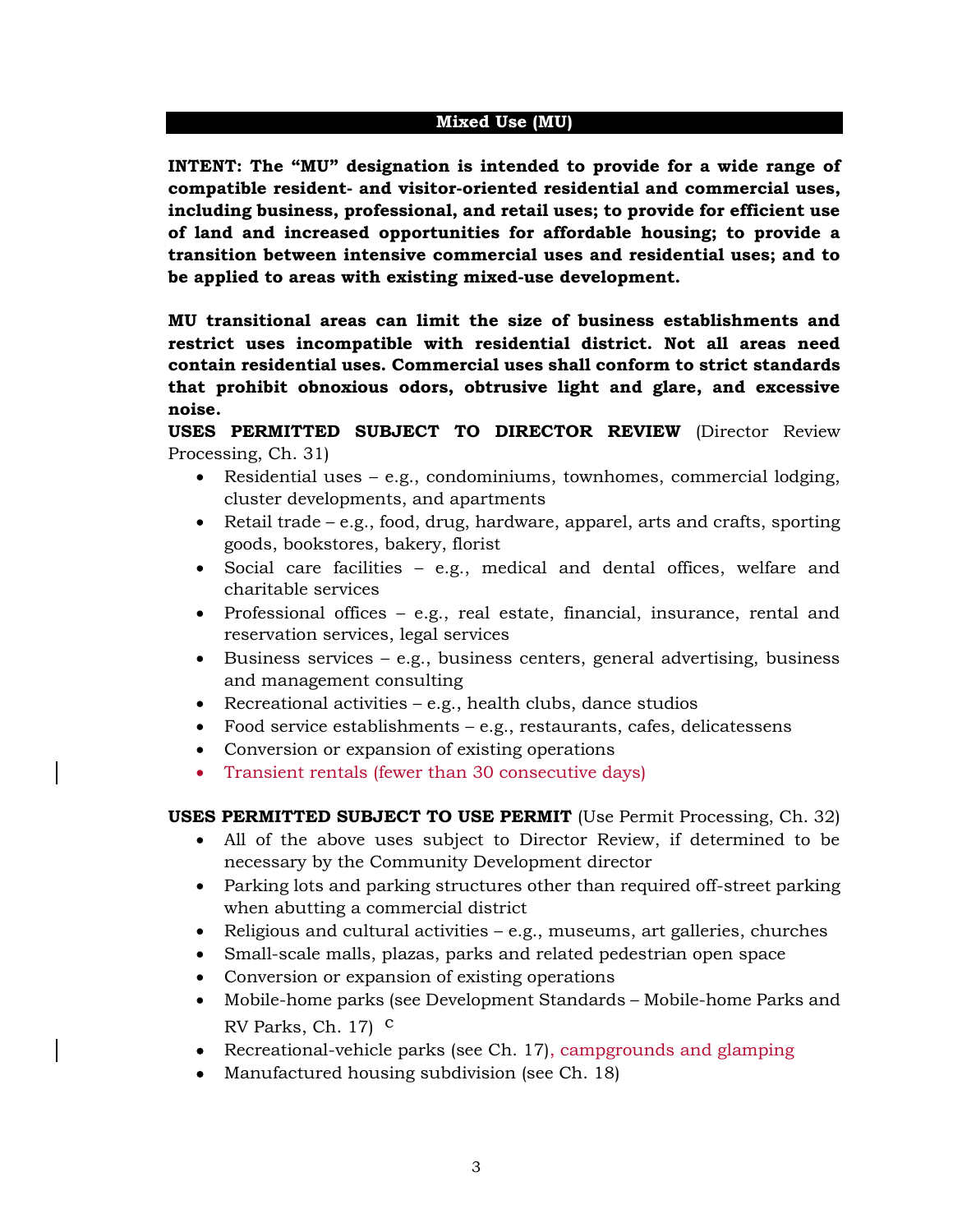• Commerical cannabis activity: Manufacturing Type N, Manufacturing Type P, Distribution, Testing, Retail, and Microbusiness (only individual cannabis activities permitted in this designation shall be permitted in a Microbusiness), conducted in compliance with requirements of Chapter 13 of the Land Development Regulations and with the permit and operation requirements of Chapter 5.60 of the Mono County Code.

## **Rural Resort (RU)**

**INTENT: The "RU" designation is intended to provide appropriate sites for outdoor recreation facilities and limited visitor-oriented facilities and services in rural areas of the county. The district is intended to protect the environment and rural character of an area while allowing for compatible development.**

**USES PERMITTED SUBJECT TO USE PERMIT** (Use Permit Processing, Ch. 32)

- Construction of an accessory building prior to construction of the main building
- Recreational-vehicle parks (see Dev. Standards Mobile-home and RV Parks, Ch. 17), campgrounds and glamping facilities
- Hotels, motels, bed-and-breakfast establishments, cabins and other uses found to be similar by the Commission. Ancillary uses such as limited restaurants, lounges and convenience retail, provided the ancillary use does not occupy more than 25% of the project's habitable space
- Transient rentals (fewer than 30 consecutive days)
- Developed campgrounds
- Commercial recreational facilities such as cross country ski facilities, equestrian facilities, golf courses and facilities (if developed in conjunction with lodging facilities), marinas and boathouses Employee housing, if developed in conjunction with recreational/lodging facilities

## **Resource Management (RM)**

**INTENT: The "RM" designation is intended to recognize and maintain a wide variety of values in the lands outside existing communities. The RM designation indicates the land may be valuable for uses including but not limited to recreation, surface water conservation, groundwater conservation and recharge, wetlands conservation, habitat protection for special-status species, wildlife habitat, visual resources, cultural resources, geothermal or mineral resources. The land may also need special management consideration due to the presence of natural hazards in the**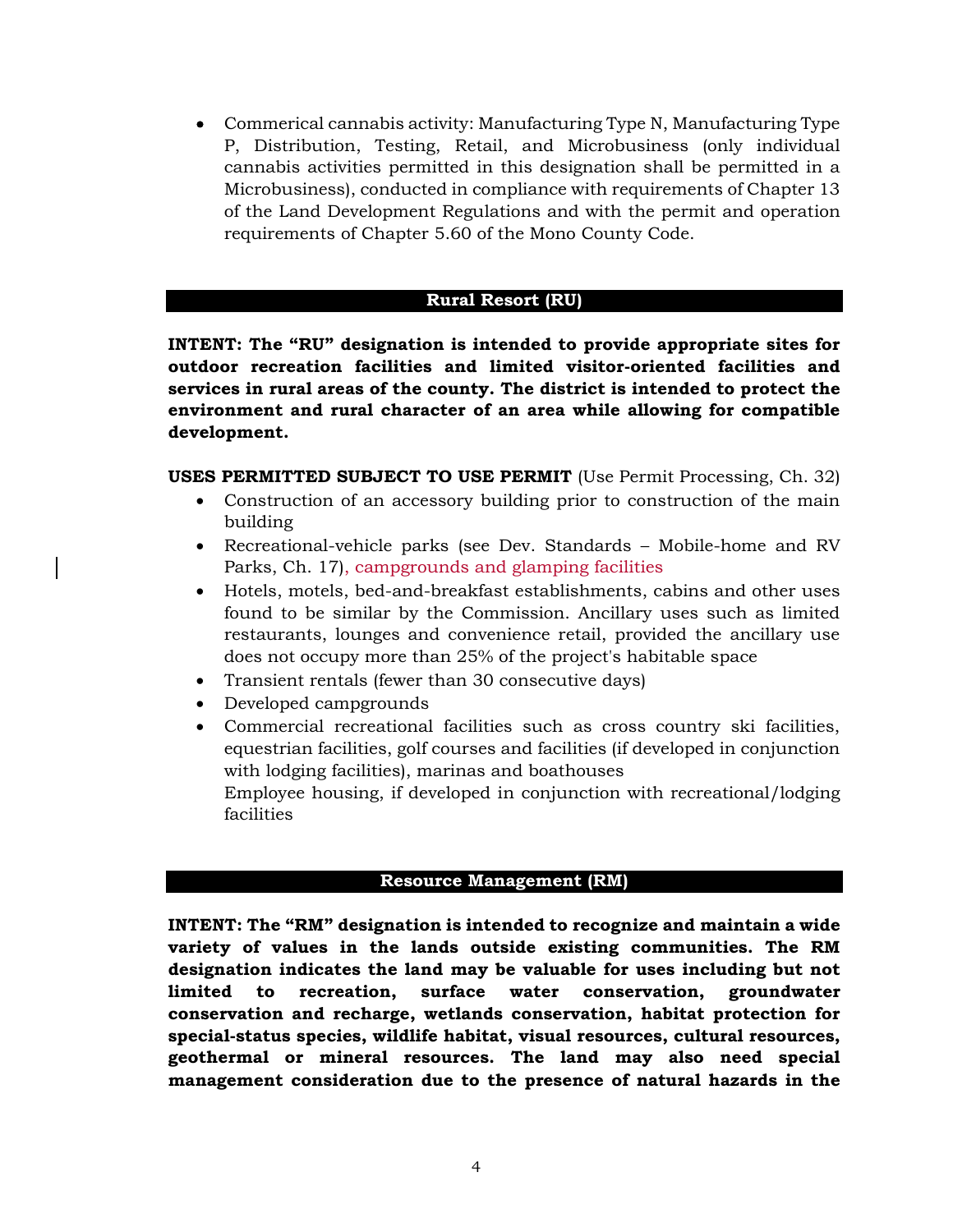## **area; e.g., avalanche-prone areas, earthquake faults, flood hazards, or landslide or rockfall hazards.**

The RM designation provides for low-intensity rural uses in a manner that recognizes and maintains the resource values of the parcel.

Land subject to the land use authority of an agency other than the County may be designated RM with a reference to the appropriate plan as follows:

Humboldt-Toiyabe National Forest Land & Resource Management Plan – RM/TNF

Inyo National Forest Land & Resource Management Plan – RM/INF Mono Basin National Forest Scenic Area Comprehensive Management Plan – RM/MB

Bureau of Land Management, Bishop Resource Management Plan – RM/BLM

California Department of Fish and Game Lands – RM/DFG Mammoth Yosemite Airport Land Use Plan – RM/ALUP

These designations recognize the planning authority of other agencies on publicly owned lands only; the County has authority over private and LADWP (Los Angeles Department of Water and Power) lands throughout the unincorporated area.

**USES PERMITTED SUBJECT TO DIRECTOR REVIEW** (Director Review Processing, Ch. 31)

• Resource exploratory activities that involve excavation, devegetation, or other potentially significant environmental effects

• None stated

**USES PERMITTED SUBJECT TO USE PERMIT** (Use Permit Processing, Ch. 32)

- Limited-scale lodging, such as small inns, bed-and-breakfast establishments, and cabins, if found by the Commission to be compatible
- Recreation facilities, such as improved bike trails, cross country ski trails, and pedestrian trails requiring modification of the natural landscape, if found by the Commission to be compatible with the natural habitat of the area
- Construction of an accessory building prior to construction of the main building
- Airports, heliports, taxiways, and landing strips for aircraft
- Mining and geothermal exploration projects
- Commercial composting facilities
- Resource exploratory activities that involve excavation, devegetation, or other potentially significant environmental effects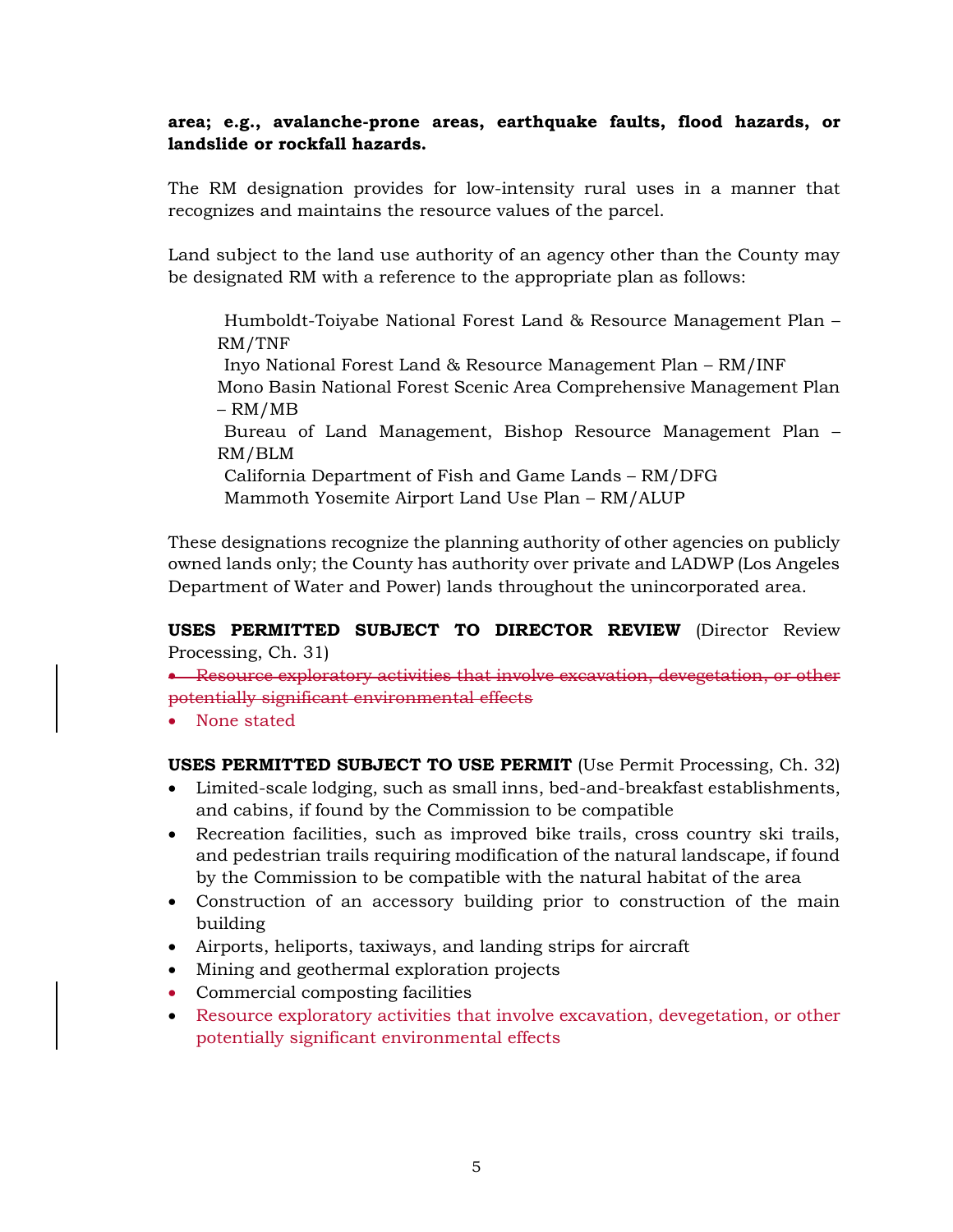# **3. CHAPTER 01 – INTRODUCTORY PROVISIONS**

## **01.040 Permissive Zoning & Interpretation.**

- A. Mono County uses permissive zoning, a type of zoning code in which any use that is not enumerated or listed in the zoning code as permitted is presumed to be prohibited. Except for those instances provided for in section 01.040.B. Interpretation.
- B. Unless otherwise provided, any ambiguity concerning the content or application of the Land Development Regulations shall be resolved by the Planning Commission (see Section 04.030, Interpretation of "Similar Uses") or, on appeal therefrom, by the Board of Supervisors.

## **4. CHAPTER 02 – DEFINITIONS**

### **02.730 Lot coverage.**

Lot coverage" means the percentage of a lot encumbered by impervious structures and modifications, structures including decks and areas devoted to vehicular traffic or parking. Specified requirements may be modified for substandard lots.

### **02.230 Campground.**

"Campground" means any area or tract of land that is used or intended for use, or to be let or rented with one or more spaces available for transient recreational occupancy (less than 30 days) by campers on a temporary basis without provisions for electrical or sanitary hookups at individual campsites.upon which individuals may occupy individual campsites overnight. "Campground" does not include "Glamping" as defined in 02.541 or "Recreational-vehicle park" as defined in 02.980.

#### **02.231. Caretaker's unit.**

"Caretaker's unit" means a dwelling unit that is secondary and accessory to an existing allowed use that is occupied by a person engaged on-site for the purpose of care and protection of the property.

## **02.541 Glamping.**

"Glamping" means a form of 'glamorous camping' for a transient occupancy, where guests occupy detached units and/or permanently installed vintage recreational vehicles but which are not conventional hotel, motel, or cabin facilities. Permanent units must comply with the California Building Code. "Glamping" does not include "Campgrounds" as defined in 02.230 or "Recreational-vehicle park" as defined in 02.980.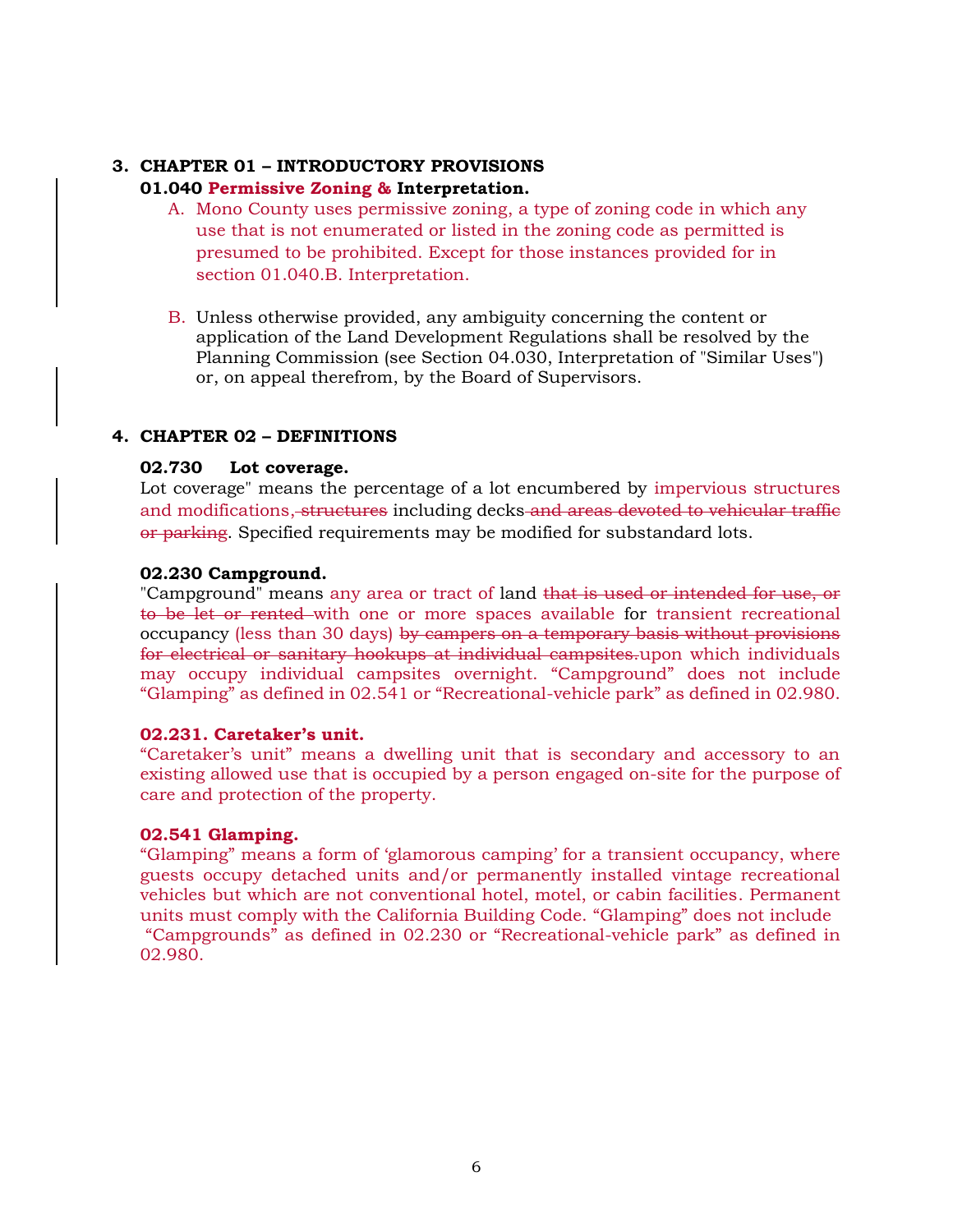### **CHAPTER 04 – GENERAL**

### **04.040 Uses subject to Director Review.**

The following uses are permitted subject to Director Review in all districts, in addition to those listed in individual land use designations:

A. Placement and Use of Recreational Vehicles (RVs) on Vacant Property.

2. Long-term temporary use of an RV – not to exceed six months of each year for a five-year period – may be permitted in designated hazard avalanche zones as a primary use subject to Director Review permit.

## **04.340 Mobile Vendor Standards and Guidelines**

The sale of food and other retail items from a motorized vehicle or from a trailer, or from a portable unit, is permitted in Commercial and Mixed Use (MU) land use designations. Temporary uses (i.e., fewer than 180 days) may be permitted through a Director Review or Special Event permit. Longer-term or permanent operations shall be permitted through a use permit. The following standards and guidelines shall apply to all operations:

### **5. LAND USE DESIGNATION CHANGES**

• Sunny Slopes (636 Owens Gorge Road) – APN:  $062-070-035$  from SFR- $\frac{1}{2}$  to Public Facilities (PF) designation.